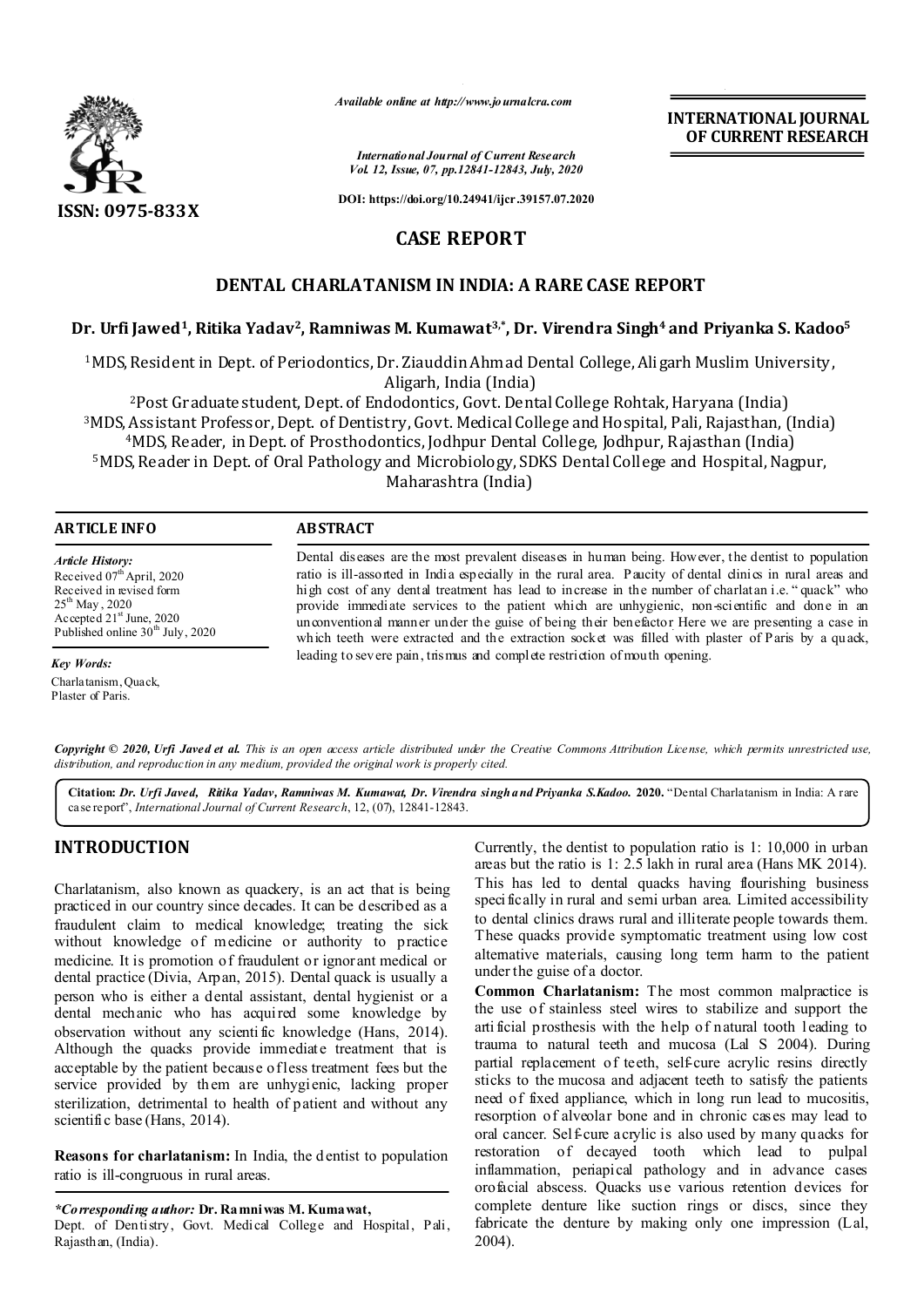Closure of inter dental spaces by cold cure acrylic resins leads to retention of plaque and calculus and severe periodontal damage. Sharing of needles with multiple patients exposes them to a high risk of transmission of dreadful diseases like hepatitis or HIV. Extraction of p ermanent teeth in children due to lack of knowledge about the anatomy and chronology of teeth may lead to loss of permanent teeth early in life (Bhushan et al., 2016; Oberoi, 2015).

**Case report:** A 30 year old male patient reported with chief complaint of completely restricted mouth opening (0 mm) and pain in lower right posterior region since last 4-5 days. (Fig-1) The patient had undergone extraction of the teeth 47 and 48 by a private practitioner 2 months ago. Post-extraction patient experienced pain in the same region and reported to the same practitioner. To ease the pain, the practitioner filled the extraction socket with some material which was white in color, after whi ch the patient felt an immediate rise in temperature in the same region. The patient was prescribed m edicines by the practitioner and was relieved of pain. After 3 weeks patient noticed gradual reduction of mouth opening and severe pain in the same region.

This time the patient reported to a dental hospital with the chief complaint of reduced mouth opening and pain in lower right posterior region. Clinically, 0 mm mouth opening was seen. Orthopantomogram (OGP) revealed a radio opaque filled material in the extraction socket of the tooth 48. (Fig-2) Under local anesth esia incision was made and the material was removed from the socket. The filling material was stony hard and resembles plaster of Paris. After 2 weeks there was considerable increase in mouth opening (24mm) and the pain had subsided. (Fig-3) Follow-up OPG after 3 months showed complete bone healing of ext raction socket and the patient was completely asymptomatic. (Fig-4) The plaster sets by exothermic reaction and the temperature is equal to that temperature that is required for the process of calcinations (Prombonas, 1994). High temperature causes severe pain and dry socket and necrosis.



**Fig- 1. Pre-operative photograph showing complete restriction of mouth opening**



**Fig- 2. OPG showing missing 37, 38, 47, 48 and radio-opaque filling material seen in extraction socket of 48 tooth**



**Fig- 3. Post operative photograph showing healed extraction socket of 47, 48 and approx. 24 mm mouth opening.**



**Fig- 4. Post operative OPG showing missing 37, 38, 47, 48 and bony healing in extraction socket of 48 teeth seen.**

### **DISCUSSION**

Quacks cater to lower socioeconomic classes who either cannot afford qualified dentist or are illiterate who fall prey to them. Paucity of qualified dentists in remote areas is one of the reasons. One solution to this problem is by increasing accessibility of dental treatment in rural areas, incorporation of dental clinics at PHC level, conducting dental treatment camps and making available affordable dental care (Hans, 2014). Generating public awareness about oral hygiene and harmful effects of visiting quacks will protect patients from g etting illtreated (Oberoi, 2015).